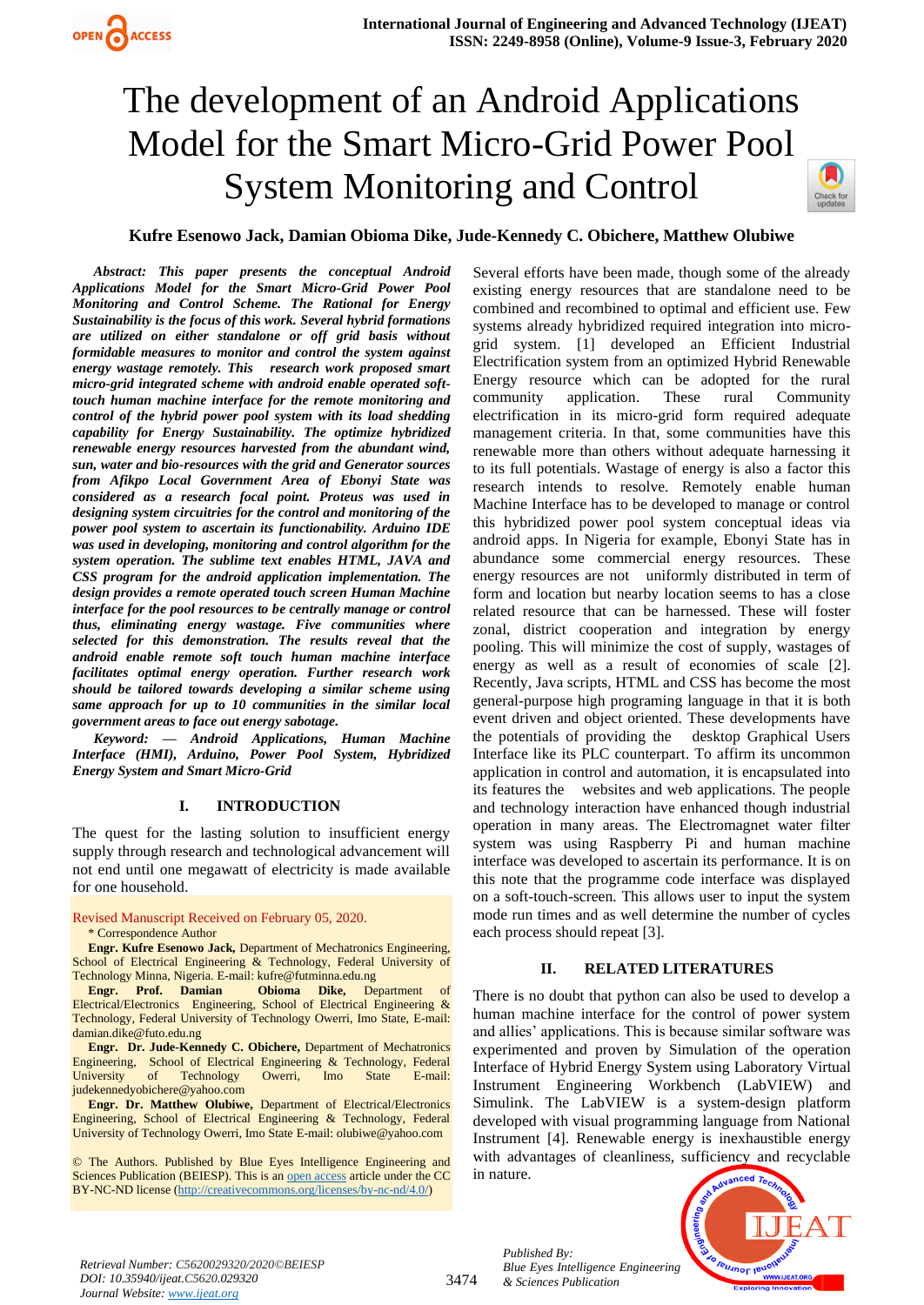Harnessing energy and allowing it to waste does not encourage economic growth. The integration of the electricity generated by several renewable sources to a centralized point engenders economic growth and eliminate wastages. This has been a practice in Europe before now but on a large scale to the level of intercontinental exchange of power. Our nations are to implement even at community level[5]. [6] and [7] reviewed some optimized hybridized renewable energy resources and provide a progressive data on the status of renewable energy in the present markets. The emphasis was placed on the potentials of combining numerous sources of energy into a hybrid renewable energy system. The advantages of hybridizing different systems help in overcoming limitations mated on the individual generating system due to its economics nature, reliability, flexibility and abundantly availability. [8] advocated for Hybrid energy system as a solution for remote / rural electrification with the interconnection in a micro-grid scenario. The research was on the different components of hybrid energy system. A generalized model was developed which supported the optimal combination of energy components for a typical rural community usage. This helps minimize the life cycle cost. The developed model aids hybrid energy system sizing of the hardware with renewables energy option selection techniques capabilities. For some decade, Power Pool system has been in the market with one challenge or the other. The prime aim of the pool system was to provide a reliable and economic supply of energy to their clients. The Intelligent Systems Reliability Assessment show that the market is becoming more concentrated; the Loss of load expectation will reduce, whereas the reliability will improve. Similarly, whenever the price elasticity of demand rises, the Loss of load expectation will reduce. This logically means that the more the load, the more strengthen the pool system is, because of the large energy invested into the pool system [9]. None of the remote communities around the Africa are physically or economically connected to an electric power grid through the conventional means of generating electricity. This is as a result of inability to coordinate resource together hence, the necessitated Electricity power pool system [10]. Electricity pooling is a concept of integrating several generated energies into one central usage. This can be intercontinentally agreed and regionally agreed but this design considered a small-scale pooling system for a remote community-based system that are made of renewable resources. These are more or less a market arrangement from agents that have generated enough and believe to have wasted a lot of resources. There are recorded cases of compulsory and voluntary pooling. The voluntary or net pool agent volunteer to buy and sell energy on bilateral agreement whereas the compulsory or gross pool requires that all the generating agents all apart from the small or the smallest ones will sell their output to the pool mangers at the pools agreed price [11].

# **III. THE MODEL DESIGN TASK**

The prime objectives of this work are to develop an Android Applications Model for the Smart Micro-Grid Power Pool System Monitoring and Control Scheme with the Rationally Approach for Energy Sustainability encapsulation.

This prime target was achieved with the aid of the following sub-objectives:

- i. By designing a remotely enable soft touch screen operated Human Machine Interface to control the power pool system;
- ii. By designing a power pool scheme for the five communities in Afikpo Local Government Area of the Ebonyi state;
- iii. By designing a hybrid, optimize renewable energy for the five communities understudy considering their energy demand;
- iv. By designing a system that is capable of handling the system resources with real-time data documentation, analysis and presentation.

### **IV. STATEMENT OF PROBLEM**

Wastage of Power supply has been a serious problem especially in some areas in Afikpo North, Ebonyi State namely; Afikpo, Amaziri, Enohia, Ozzia and Unwana. Their potential energy resources are left unharvested, even the harvested ones are used on a standalone basis. Lack of resources integrated scheme for a named community led to the wastage of power supply. In order to consistently provide steady power supply, the energy generated from the above communities are integrated for common usage. The developed system maintains steady power supply and provides energy at the same time with ability to ration the Generated supply, at a safer cost and eliminate wastage. The solution to this is development of the power pool monitoring and control system which ensures the control and also provide a monitoring medium for quality effectiveness and sufficiency of power supply.

#### **V. METHODOLOGY**

#### **5.1 Materials and Resources**

### **i. Software**

- ❖ Proteus
- ❖ Android studio
- ❖ Arduino ID
- ❖ Sublime text
	- **ii. Hardware**
- ❖Arduino Uno (At mega 328)
- ❖GSM Module (SIM900A)
- ❖Relay
- ❖Voltage Regulator LM7805
- ❖Lamps
- ❖Battery
- ❖Resistors
- ❖Current Sensor ASC 712

**5.2 Methods**



*Retrieval Number: C5620029320/2020©BEIESP DOI: 10.35940/ijeat.C5620.029320 Journal Website[: www.ijeat.org](http://www.ijeat.org/)*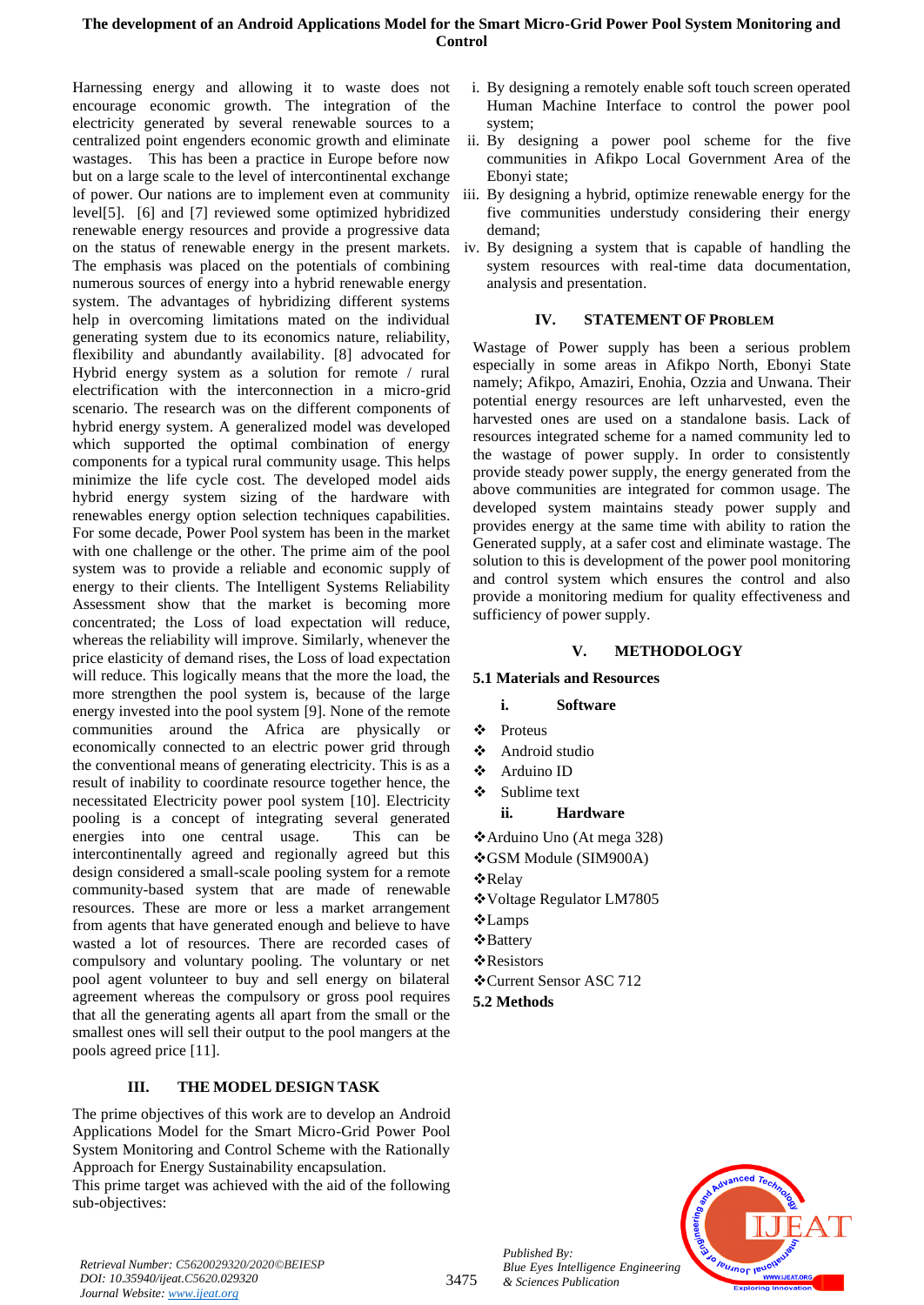



### **Figure 1: The block Representation of the Smart Microgrid Power Pool System**

Figure 1 shows the formation of this smart Microgrid power pool system with hybridized three sources: The Grid; Renewable System: Wind Energy, Solar Energy and Biomass Energy and Alternative generating set. The Power Pool experimented design considers five different communities in Afikpo North Local Government area of Ebonyi State. The pool contributors are Afikpo, Amaziri, Enohia, Ozzia and Unwana

# **5.3 The System Conceptual Design Model**

# **5.3.1 Circuit diagram for the software implementation**



# **Figure 2: The Circuit diagram of the Smart Microgrid Power Pool System**

Figure 2 shows how the microcontroller is configured to toggle between the three energy sources with priority to Grid resource followed by the renewable and to initiate the generator startup operation whenever the first two sources are OFF. This was achieved through simulation.

# **5.4 Hardware Implementation**

The design hardware implementation was achieved using components assembly on bread board and later transfer to the Vero board and soldering process followed on making up the circuit to make sure that all components are permanently mounted.



### **Figure 3: The Implementation Model for the Smart Microgrid Power Pool System**

Figure 3 shows how the microcontroller is configured to toggle between the three energy sources with priority to Grid resource followed by the renewable and to initiate the generator startup operation whenever the first two sources are OFF. This was achieved through relay operation.



# **Figure 4: The Implemented hardware human machine interface Model for the Smart Microgrid Power Pool System**

Figure 4 shows how the microcontroller is configured to toggle between the three energy sources with priority to Grid resource followed by the renewable and to initiate the generator startup operation whenever the first two sources are OFF. This was achieved through relay operation. The indicator shows how the five communities' benefit from the integrated energy resources.

*Published By: Blue Eyes Intelligence Engineering & Sciences Publication* 



*Retrieval Number: C5620029320/2020©BEIESP DOI: 10.35940/ijeat.C5620.029320 Journal Website[: www.ijeat.org](http://www.ijeat.org/)*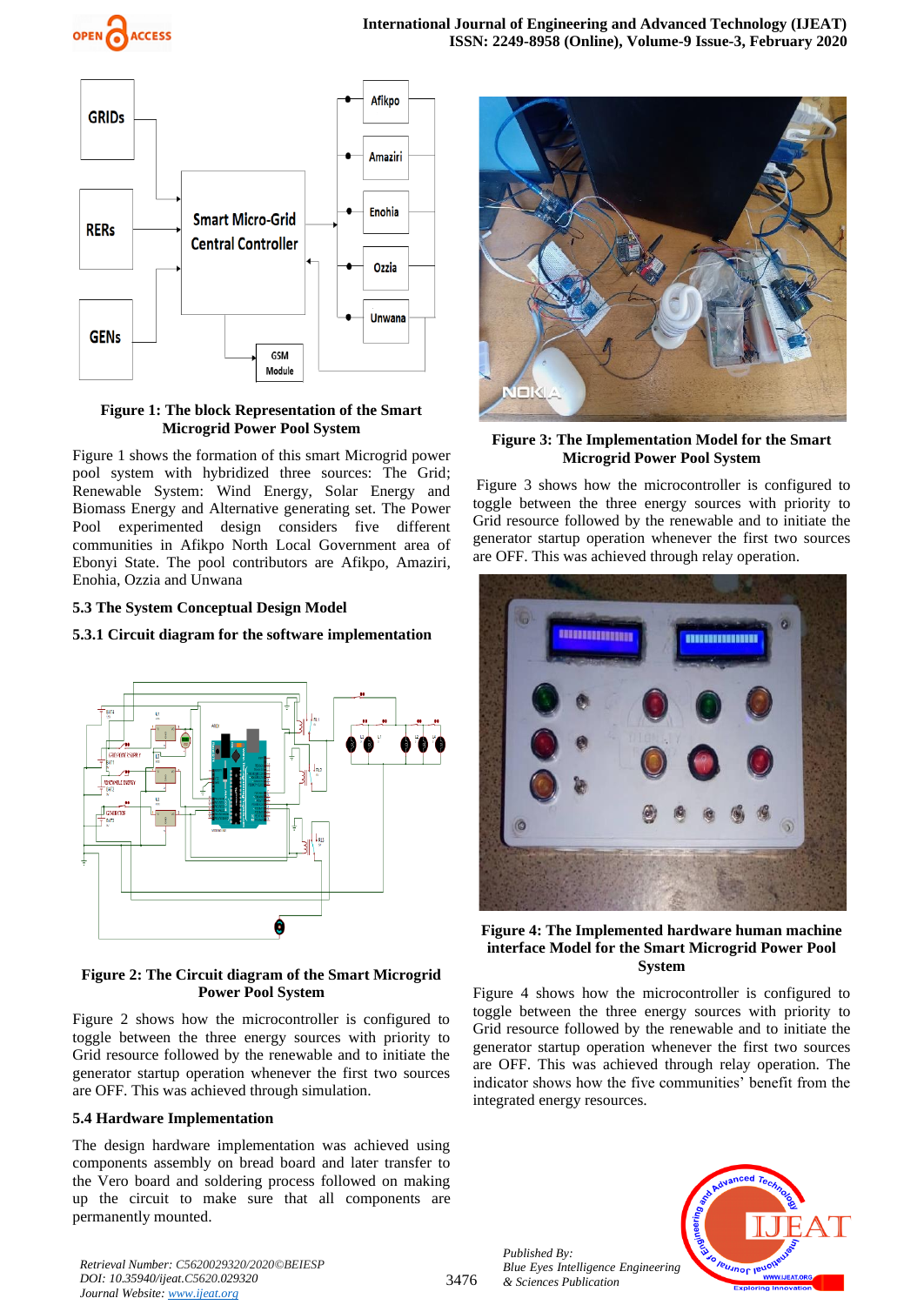# **5.5 Flow Chart**





# **PSEUDO-CODE**

*Check Power Supply*

*If grid is available Switch to grid If RE is available Switch to Renewable Energy If grid and Renewable Energy are not available Switch to Generator*

*Else Check Power Supply*

# **VI. MOBILE APPLICATION INTERFACE DEVELOPMENT**

The remote-control interface is developed using Hypertext Mark-up Language (HTML), JavaScript and Cascading Style Sheets (CSS): HTML provide the overall outlook of the pool interface without any functionality given to the components of the pool interface, it allows for the arrangement of words and paragraphs on the interface; Cascading Style Sheets (CSS) provides several styles and colors used in designing the pool interface. It beautifies the interface making it eye-catching to the pool operator and the JavaScript gives functionality to the components of the interface. The components on the interface are buttons and switches. These buttons and switches are used to actuate the transfer of energy within the system. On the account of each energy transfer, JavaScript enables visible display of the device on the interface. The sign in and up interface for the operator are also designed.

# **VII. RESULTS DISCUSSION AND ANALYSIS**

# **7.1 Mobile Application Interface Layout**

*i. Sign up Interface results*



# **Figure 6: The Android sign up page for the Smart Microgrid Power Pool System**

# *ii.Soft-touch remote human machine Interface results*

With the layout of the mobile application, a user can control all the three sources of the energy, from grid, renewable energy and generator. The interface, which has a label and a switch on a card separated for each energy source. The user has control over all the sources and can choose to turn all sources off with a single click of the switch.



# **Figure 7: The Remote soft-touch interface for the Smart Microgrid Power Pool System**

From figure 7, when the switches are ON, the Power supply 9V is stepdown to 5V using a 7805 Voltage Regulator which is now used to power the Microcontroller (ATMega 328). Then program uploaded to the Microcontroller from Arduino IDE will now control the relay, thereby closing and opening. Then supply is given to the load to the lamps arranged to represent the communities.

There are three relays, each relay is given to the Grid, Renewable Energy and Generator respectively. When the Grid relay is On, then the other two relays are tripped off.

In the case of breakdown supply from the Grid, Renewable Energy or Generator acts as the backup supply to the load. Backup supply that is, battery will charge using Grid during normal operation.



*Retrieval Number: C5620029320/2020©BEIESP DOI: 10.35940/ijeat.C5620.029320 Journal Website[: www.ijeat.org](http://www.ijeat.org/)*

3477

*Published By: Blue Eyes Intelligence Engineering & Sciences Publication*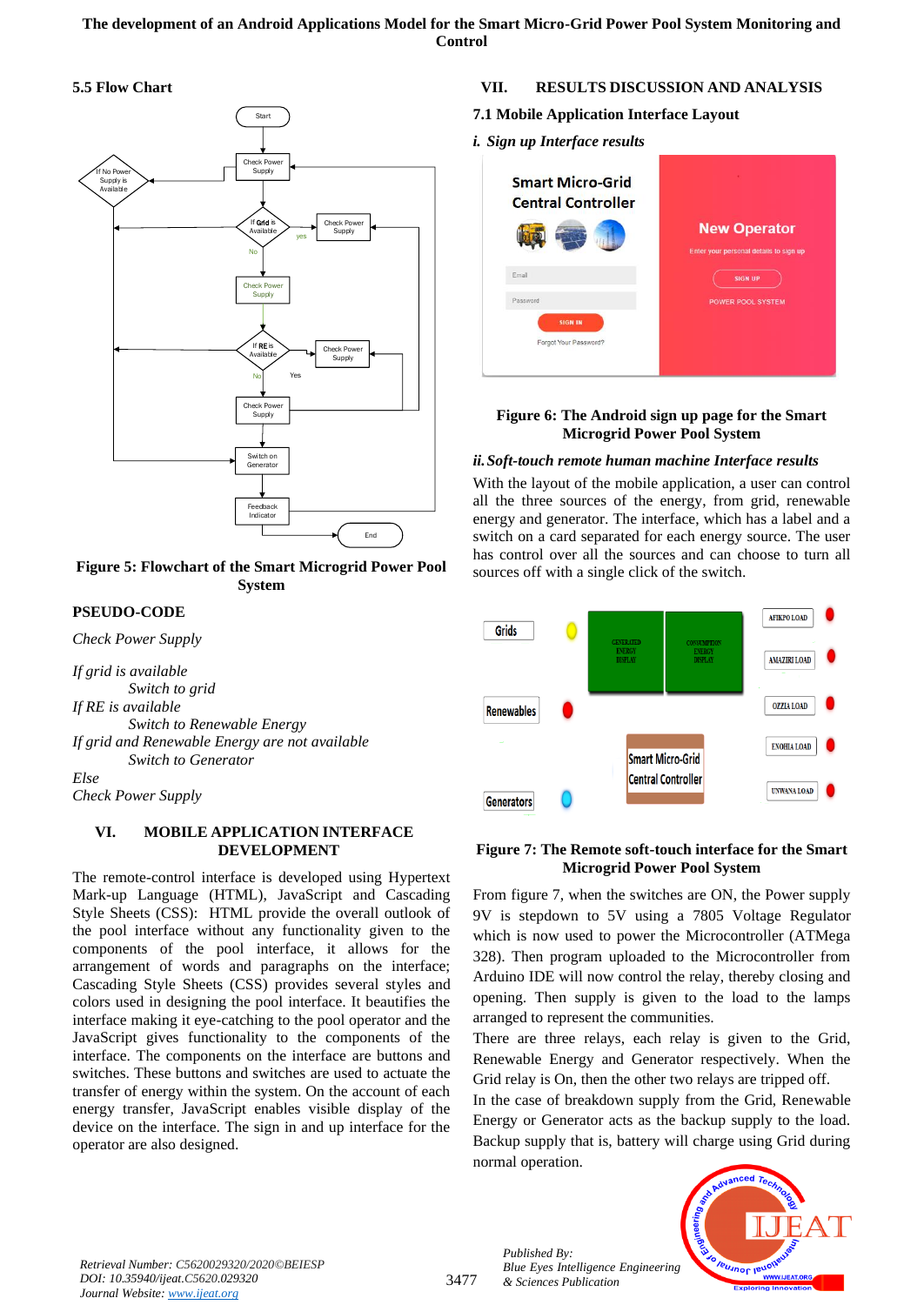

Thus, DC supply is given to the load without interruption in power supply by switching the relay signal from slave relay to the master relay.Thus, provide a continuous power supply to the load by means of any of the sources from those that are operating the load, (i.e., Grid, Renewable Energy and Generator automatically in the absence of any of the source)

### **Table1. Power supply results to the microcontroller**

| <b>Output</b>       | <i><b>Input</b></i>    | Output                        | <i><b>Input</b></i>                      |
|---------------------|------------------------|-------------------------------|------------------------------------------|
| (Current<br>Sensor) | (voltage<br>regulator) | (voltage)<br><i>regulator</i> | <i><b>Imicrocontroller1</b></i><br>(Var) |
| 12VDC               | 12VDC                  | 5VDC                          | 5WDC.                                    |

Table 1 shows the input status of the current sensor, voltage regulator input and output as well as input to the controller.

# **Table 2. Power supply Results to load in different communities**

| Power<br><b>Source</b> | Input [power source]<br>(VAC) | <b>Switch Status</b> | <b>App Display</b> | <b>Load Status</b> |
|------------------------|-------------------------------|----------------------|--------------------|--------------------|
| Grid                   | 220V                          | ON                   | Grid               | <b>Bulb Light</b>  |
| Grid                   | 220V                          | OFF                  | No Power           | No Light           |
|                        |                               |                      |                    |                    |
| Renewable              | 220V                          | ON                   | Renewable          | <b>Bulb Light</b>  |
| Energy                 |                               |                      | Energy             |                    |
| Renewable              | 220V                          | OFF                  | NO Power           | <b>NO Light</b>    |
| Energy                 |                               |                      |                    |                    |
|                        |                               |                      |                    |                    |
| Generator              | 220V                          | ON                   | Generator          | <b>Bulb Light</b>  |
| Generator              | 220V                          | OFF                  | No Power           | No Light           |

In this research, a table 2 is created with three objects. These objects contain the grid, generator and renewable energy having a Boolean value of either true or false. The Boolean value is determined based on the active source which bears the true value, leaving the rest as false.

### *iii. Database Result*



### **Figure 7: The Cloud storage database for the Smart Microgrid Power Pool System**

Figure 7 is the Cloud Storage where both the generated and the consumption energy are documented for future use. The communication between the microcontroller and the mobile application interface are documented on cloud. Cloud Storage is built for app to store and serve user-generated content. It is the most suitable storage platform for mobile development data.

### **VIII. CONCLUSIONS, CONTRIBUTION TO KNOWLEDGE AND RECOMMENDATION FOR FUTURE WORK**

### **8.1 Conclusion**

The conceptual Android Applications Model for the Smart Micro-Grid Power Pool Monitoring and Control Scheme was developed. The Rational Approach for Energy Sustainability was achieved and serve as a formidable measure to monitor and control the system against energy wastage remotely. The proposed smart micro-grid integrated scheme with android enable operated soft-touch human machine interface for the remote monitoring and control of the hybrid power pool system with its load shedding capability for Energy Sustainability was achieved. The optimize hybridized renewable energy resources harvested from the abundant wind, sun, water and bio-resources with the grid and Generator sources from Afikpo North Local Government Area of Ebonyi State was put to use. Proteus was used in designing system circuitries for the control and monitoring of the power pool system to ascertain its behavior through simulation and Arduino IDE was used in developing monitoring and control algorithm for the system operation. The sublime text enables HTML, JAVA and CSS program was developed for the android applications. The design provides a remote operated touch screen Human Machine interface for the pool resources to be centrally managed thus, eliminating energy wastage. Five communities were selected for this demonstration. The results reveal that the android enable remote soft touch human machine interface facilitates optimal energy operation. Further research work should be tailored towards developing a similar scheme using same approach for up to 10 communities in the similar local government areas to face out energy sabotage.

### **8.2 Contribution to knowledge**

The contribution made in this research work:

- i. The Android Applications Model for the Smart Micro-Grid Power Pool Monitoring and Control Scheme is the major contribution to the work.
- ii. The Rational Approach for Energy Sustainability was achieved and serve as a formidable measure to monitor and control the system against energy wastage remotely.
- iii. The Experimented smart micro-grid integrated scheme with android enable operated soft-touch human machine interface for the remote monitoring and control of the hybrid power pool system.
- iv. The Cloud Storage where both the generated and the consumption energy are documented for future use was achieved.
- v. Remote energy monitoring and control is another achievement.

### **8.3 Recommendation for future Work**

The development of an Android Applications Model for the Smart Micro-Grid Power Pool System Monitoring and Control Scheme:

The Rationally Approach for Energy Sustainability witnesses the following hindrance which Further research work should be tailored towards:

i. Developing a similar scheme using with the same approach for up to 10 communities in the similar local government areas to face out energy sabotage.



*Retrieval Number: C5620029320/2020©BEIESP DOI: 10.35940/ijeat.C5620.029320 Journal Website[: www.ijeat.org](http://www.ijeat.org/)*

*Published By: Blue Eyes Intelligence Engineering & Sciences Publication*